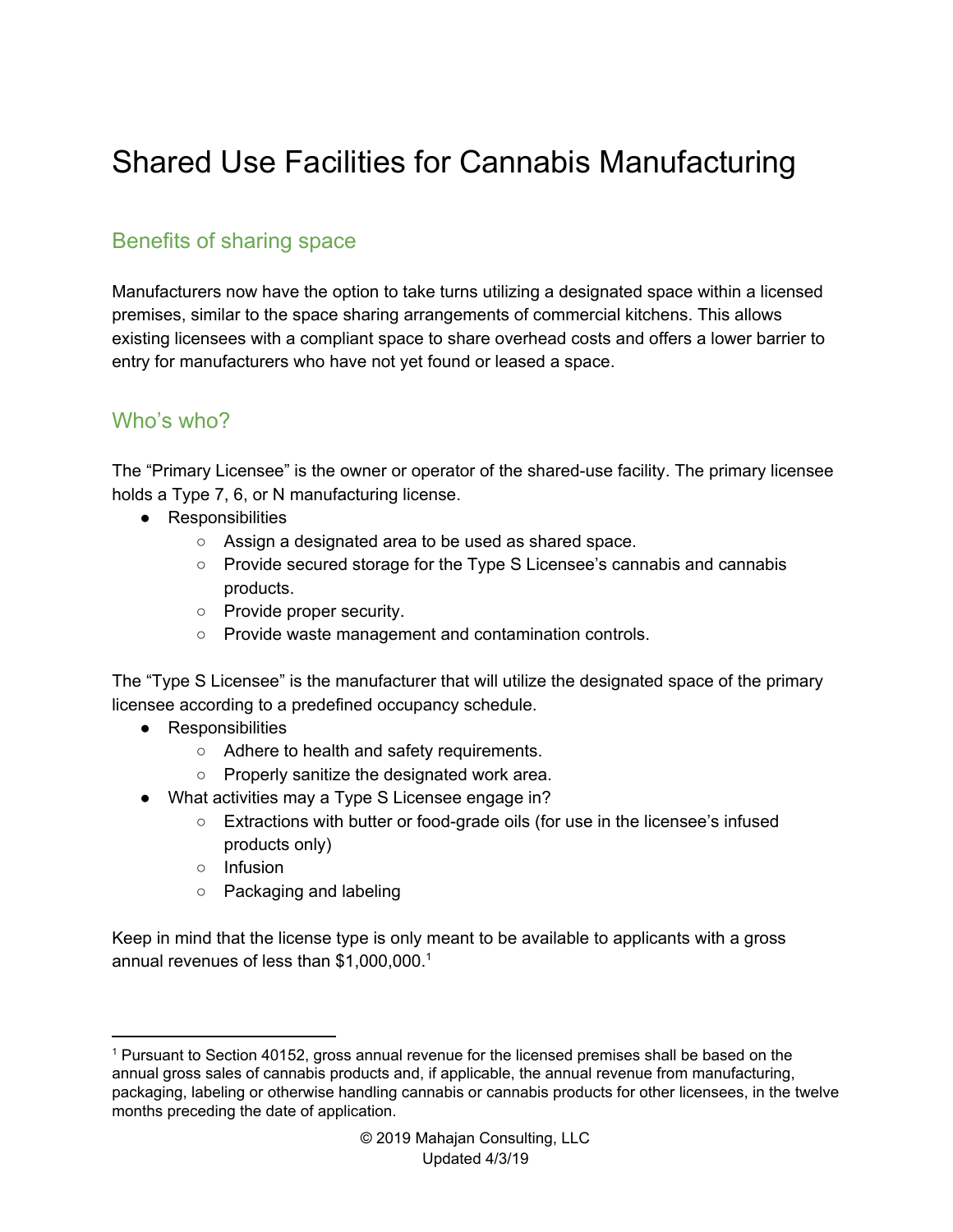# Application Process

*Note: The information below is geared toward shared use facilities that already have a space, land use approval, and local authorization.*

#### **Step 1: Obtain a Temporary Type 7, 6, or N license for the premises (completed by primary licensee).**

For temporary license application instructions, click [here](https://www.cdph.ca.gov/Programs/CEH/DFDCS/MCSB/CDPH%20Document%20Library/TempLicenseInstructions.pdf). The application is available [here](https://www.cdph.ca.gov/CDPH%20Document%20Library/ControlledForms/cdph9041.pdf).

#### **Step 2: Register the shared-use facility (completed by primary licensee).**

The state is currently accepting the temporary shared use facility registration (initial period of 120 days). There is no fee.

What to submit:

- ❏ Form CDPH-9037 (Available [here](https://www.cdph.ca.gov/CDPH%20Document%20Library/ControlledForms/cdph9037.PDF))
- ❏ Local authorization that enables the applicant to operate as a shared use facility (It's not yet clear what this authorization would look like and if it would be separate from the temporary commercial cannabis license. (separate from local permit? ...this does not necessarily mean the locality must have a special permit - presumably, you could submit your local permit to conduct commercial cannabis activity and if no response within 10 days, DPH will consider authorization valid)

#### **Step 3: Submit a Type S Temporary License Application (completed by Type S licensee).**

The state is currently the temporary Type S license application (initial period of 120 days). There is no fee.

What to submit:

- ❏ Form CDPH-9038 (Available [here](https://www.cdph.ca.gov/CDPH%20Document%20Library/ControlledForms/cdph9038.PDF))
	- ❏ Primary licensee's license #
	- ❏ Address of shared use facility
	- ❏ Operational activities of Type S Licensee
- ❏ Occupancy schedule
- ❏ Local authorization that enables the applicant to conduct commercial cannabis activity